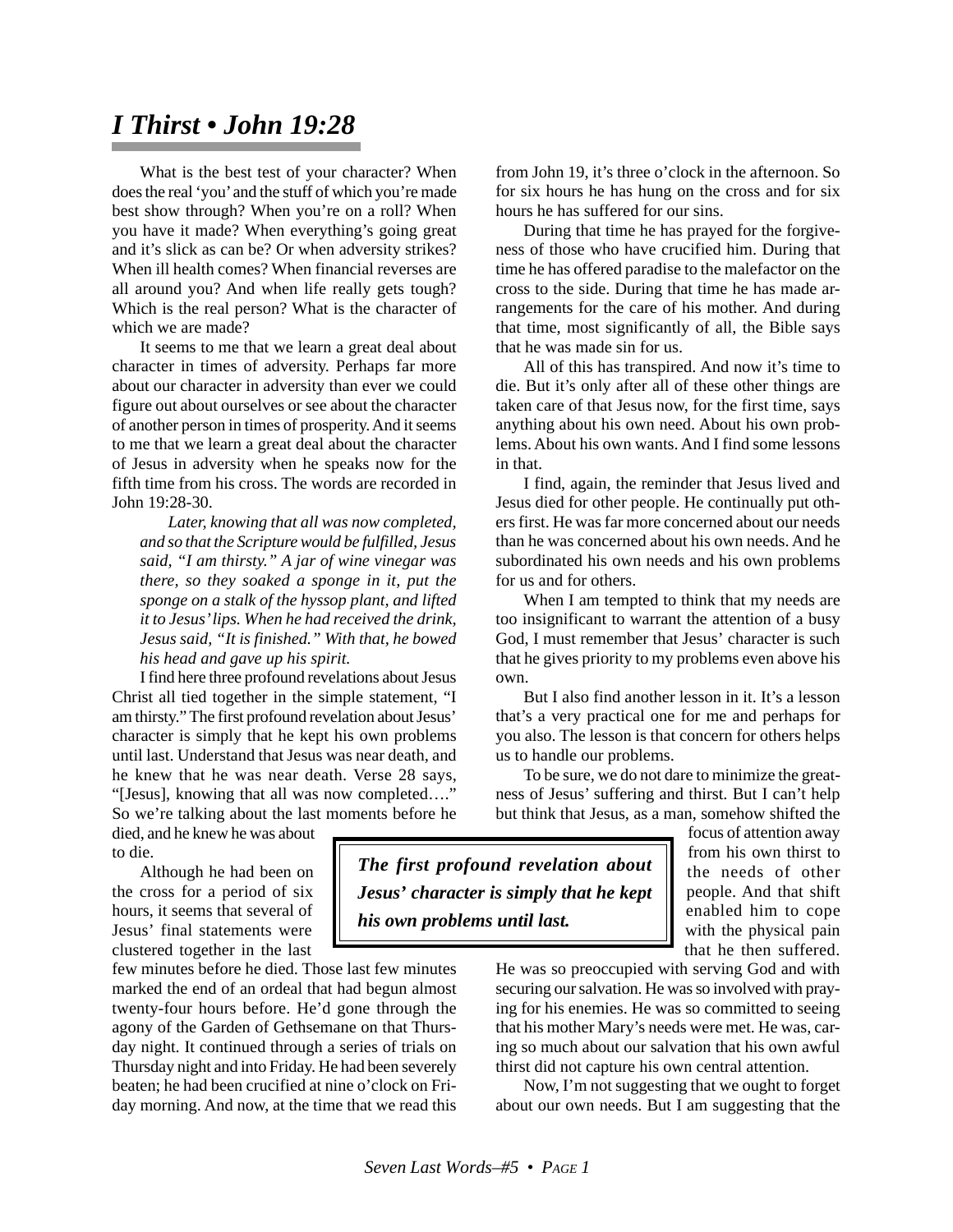best therapy for our own problems is often found when we seek to meet the needs of others instead of putting our own needs at center stage.

Sometimes I find that I can get terribly 'down.' I look at the list of all the things that must be done and it seems that there isn't paper enough to write the list. And then I look at my own inadequacies and I think, "I have all of this stuff that I'm suppose to do for myself and for everybody else. How am I supposed to do that?" And I become overwhelmed with my own inadequacy as a Christian, as a husband, as a father, as a pastor, as a citizen. I look at the list and sometimes my response is that I wish I could run away. I wish there were some way to just go and hide and escape. And that becomes depression in the making.

But then God gives to me an opportunity to pour my life into someone else. And I find, sometimes not by my choice but because it's pressed upon me, that I become wrapped up in other people's problems. And I begin to pray for the needs that other people have. I look at their families, I look at their ill health, I look at their financial reverses, I look at their unemployment, and I look at the emotional agony through which they are going and I offer what little resources I have, and I seek to help them. I pray for them. I try to write a note of encouragement or I try to give a little bit of counsel. I try to come alongside and put an arm around someone or give a telephone call or do whatever little bit I can to help them. I put them first. And I discover that, when I give myself to the needs of others, that which at first had monopolized my thinking is now pushed off to the side. And I'm giving myself to others. Then, in that process, I am best able to cope and handle the things that I myself am up against.

And that is exactly what Jesus did. He kept his own problems until last. He first was concerned about the people who were his enemies. He next was concerned about the malefactor on the next cross. He was concerned about Mary and who was going to take care of her. And as he met all of those other needs, the dry parching thirst that was his own concern was not forgotten but at least was pushed off to the side. In the meeting of the needs of others was the meeting of his need. Just as for us, in the meeting of the need of others, we often find the best therapy for the problems that we ourselves face. What a profound revelation! That Jesus kept his own problems until last.

Another profound revelation is that Jesus showed his human weakness. There was a great reality to Jesus' thirst. But what is stunning about that is the truth that he was God. For all of eternity past, at least prior to the incarnation at Christmastime, he was only God. And God does not thirst.

Have you thought about that? In Revelation 7:16 we are told that there is no thirst in heaven. So for ever and ever and ever in past time Jesus had never experienced thirst because he was God and because he was in heaven. But of course he was no longer just God; now he was also man. And he was no longer in heaven; now he was on earth. And so he says it: "I am thirsty."

Understand that there are two types of thirst. One is the dry throat kind of thirst. And the other is what is called the internal environment type of thirst. Now the first is the kind that we're all familiar with. Maybe I can just mention it and talk you into it. You want to swallow nice and hard. You can almost notice how dry the sides of your throat are, and your lips are a little bit chapped, aren't they? When you lick them, your tongue feels kind of parched, too. You know what that dry throat kind of thirst is because we all experience it sometimes. It can be terribly uncomfortable.

Really, though, it's a rather superficial type of thirst, at least in comparison to that internal environment type of thirst. That comes when the internal organs are short of water. When the cells are damaged, even to the point where the cells begin to die. When there is an increased salt concentration in the blood and when life itself is in jeopardy. Those that study these things say that when that internal environment becomes short of water, one of the things the body does is to signal the throat and the mouth and create that sense of thirst. We can have it assuaged for a moment by taking a little drink of water, but it will come back again because that internal environment has not had adequate liquid.

In all probability the thirst which Jesus described was both. It was both the dry throat kind of thirst and the internal environment kind of thirst. Just think. Let's track back what he's been through in the previous twenty-four hours. We have no record in the Bible at least that he had anything to drink after the Last Supper which was the previous day. We know that he went to the Garden of Gethsemane and went through an agony and a depression that almost cost him his life before he made it to the cross. We know that there was a blood loss even in the Garden of Gethsemane.

Then we know that he went through a grueling series of three trials the previous night and the next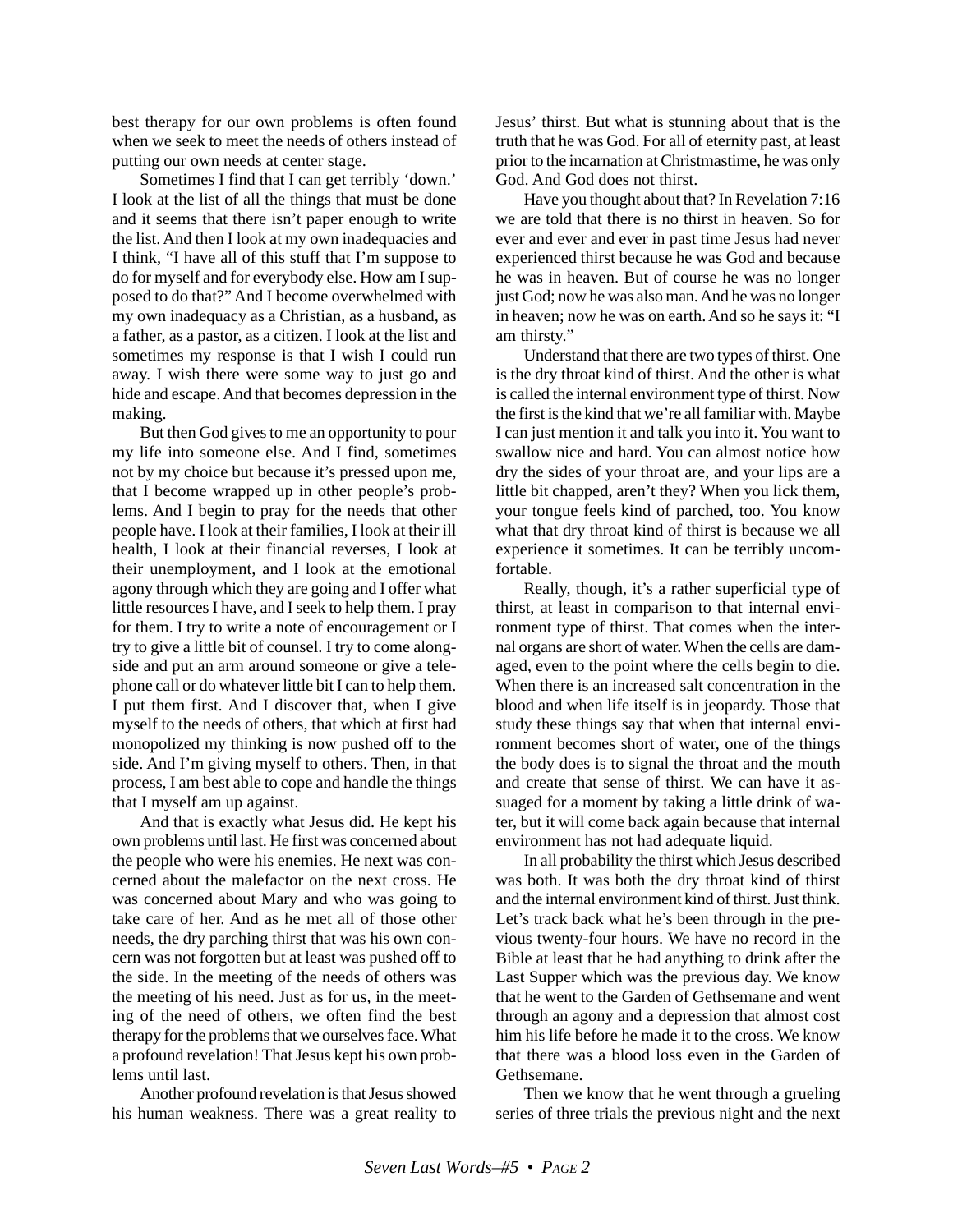morning so he was without sleep. And we know that there were those who wanted to substitute flogging for crucifixion. In fact, there are those who would say that the thirty-nine lashes of the whip were suppose to be physically the equivalent to crucifixion because it was so terrible that in some cases people actually bled to death. And we know that Jesus was flogged in that way; he was whipped.

There was sufficient loss of blood and he was sufficiently hurt that when the crossbar of the cross upon which he was to be crucified was laid on his shoulder on the Via de la Rosa out to Calvary's hill he collapsed and fainted under it. We know that he was crucified at nine o'clock in the morning and that these words are spoken about three o'clock in the afternoon. During that time there must have, again, been significant loss of blood. And we also know that in the Middle East, which is a terribly dry cli-

mate, it would be terribly difficult to be hanging on a cross and be exposed to the sun and to the dryness.

Put all of that together and you have the makings of severe thirst, even to the point of death. It's the kind of thirst that prophetically was men-

tioned within the Bible. Take a look with me at Psalm 22:14-18 because it is an advanced glimpse of that which Jesus here experienced. Psalm 22 prophetically says what Jesus felt there on the cross.

*I am poured out like water, and all my bones are out of joint.*

*My heart has turned to wax; it has melted away within me.*

*My strength is dried up like a potsherd, and my tongue sticks to the roof of my mouth; you lay me in the dust of death.*

*Dogs have surrounded me; a band of evil men has encircled me, they have pierced may hands and my feet.*

*I can count all my bones; people stare and gloat over me.*

*They divide my garments among them and cast lots for my clothing.*

Have you ever been thirsty? Really, really thirsty? I don't know that I have experienced that kind of thirst. I've read the stories of men and women dying of thirst in the desert who describe that they would give all the gold they had if they could simply have a cup of cool water. Who have offered their kingdoms for something to drink. And it seems to

me that dying by thirst must be absolutely awful. And yet that's the kind of thirst that Jesus Christ not only experienced but here spoke of. Real thirst.

However, what is most surprising, at least to me, is not the reality of Jesus' thirst so much as the revelation of Jesus' thirst. His very speaking of these words indicates that he was not afraid to let his weakness be known. Now think about it. We've already discovered in John 19:28 that Jesus knew he was about to die. When death is just a matter of moments away, don't you suppose you can hold back those few moments longer rather than expose yourself to any further humiliation?

Jesus could have kept quiet. He could have kept his thirst a secret because he knew that death was soon to come. Remember that the circle of enemies that stood around the cross had repeatedly mocked him for his impotence. They had repeatedly laughed

*Jesus was unwilling to keep secret his weakness. He wanted all to know the full truth of Hebrews 2:17, that he was made like us in every respect*

at him because of his inability to come down from the cross. They even had a theological twist to what they had said in his failure to save himself much less save others. It would seem that maybe Jesus would have been

tempted to say, "I'll skip telling them that I'm thirsty. They already know that I'm dying. They're already laughing at me. They're already saying I can't perform a miracle. They're already saying that I'm not whom I claim to be. Why let them know that I'm out of control to the point that I just have to gasp out the words, 'I am thirsty'?"

Why let people know when you've got problems? Why let people know about your weakness? Why let people know that you struggle with a problem? Perhaps it's a problem in your marriage, or a problem with alcohol, or a problem with being overweight, or a problem with lust, or a problem with stealing money, or a problem with self-image, or a problem of attitude against other people, or a problem of corruption at work, or any one of a number of problems that are part of who we are. Why not just keep it a secret? Why not take that secret to the grave with the hope that people will never find out that we indeed are weak?

Jesus was unwilling to keep secret his weakness. He wanted all to know the full truth of Hebrews 2:17, that he was made like us in every respect. We can learn a great deal from Jesus Christ. We can learn that we need not hide our human weaknesses. We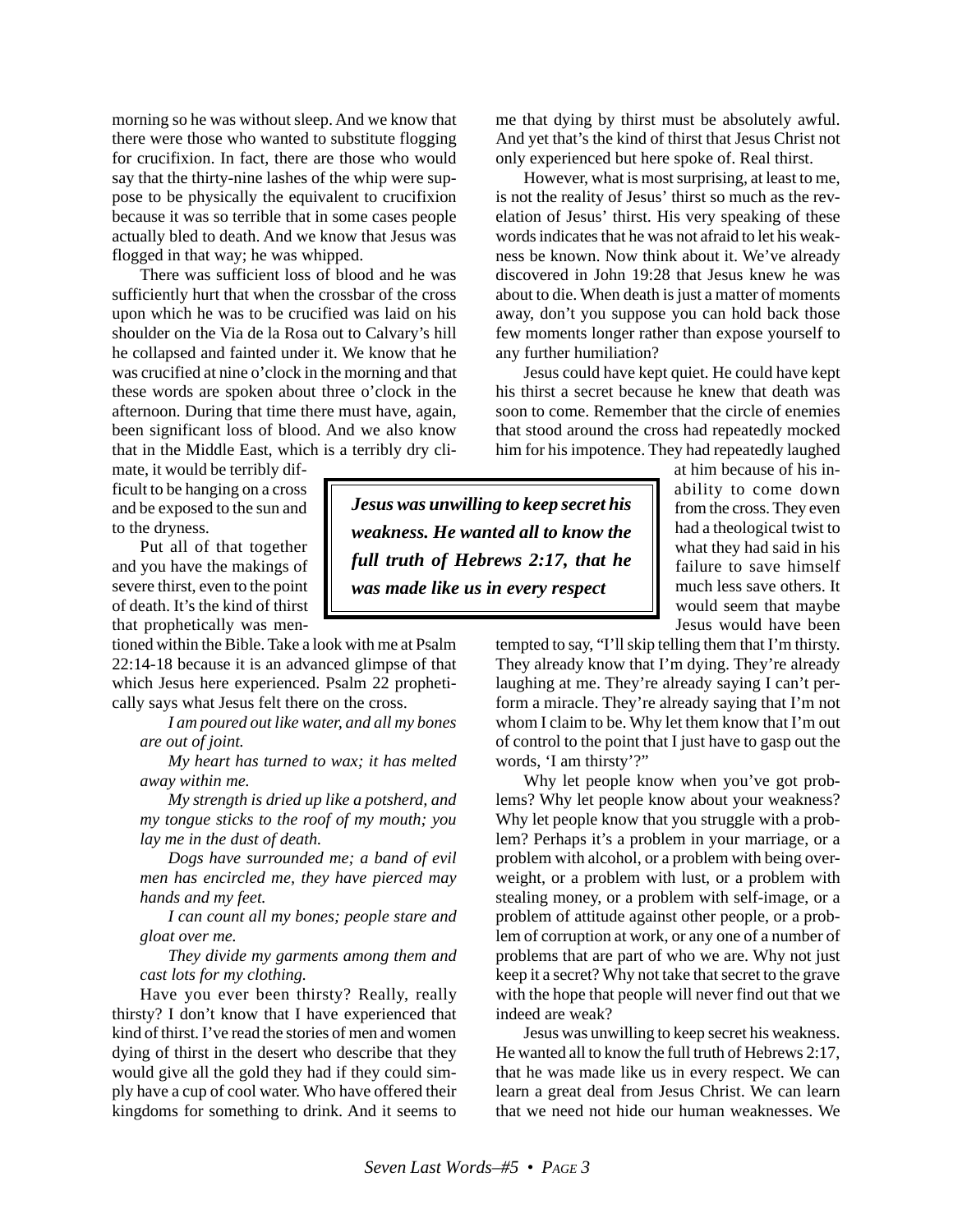don't have to pretend that life doesn't hurt. We don't have to always fight back the tears, and we don't have to always carry some simple little smile upon our faces as if life is all okay when in fact it isn't. Like Jesus we can admit that there is a reality to our sufferings. That life does hurt. Like Jesus it's okay to admit that we, too, are weak.

There's a third profound revelation in those simple words "I am thirsty." It is the profound revelation that Jesus accepted help. Human help. According to the story, one of the soldiers immediately responded to Jesus' statement, "I am thirsty." He reached for a bowl of posca. It was a cheap, diluted vinegar-type wine. Apparently it was often kept near the cross. It was the common cheap-o beverage of the Roman legionnaires in those days. If we correctly understand the story and the narrative and the little pieces that are left out, we can imagine that the bowl sat near the foot of the cross. Perhaps it was there to be drunk by the soldiers themselves. Or maybe it was there ready and available in case someone dying of crucifixion needed to have something to drink.

One of the soldiers had thrown a sponge into the bowl, and it had soaked up all that posca. It was weighty, the way a sponge gets when it's full of liquid. And other soldier went over with a short little hyssop reed that ought to trigger something for the Jews because that was part of the Passover festivities and celebration. He stuck that short little reed, perhaps only twelve to twenty- four inches long, into the sponge, and walked over and put it up to Jesus' face. They couldn't use a cup because when someone was being crucified their body would move so much it would be very hard to fit a cup up to a person's lips. And besides that, it would be almost impossible to get the right angle for someone being crucified to drink out of a cup. The likelihood of the person being able to get the liquid down without choking would be remote, too. It would be too difficult to give someone a drink in a normal fashion. And so the sponge full of the posca and held by a reed was pressed up against Jesus' mouth.

Isn't it too bad that we don't have here recorded the names of the people that did that? The pronoun is plural, so I assume there were at least two. I'd like to know. I'd like to know who those soldiers were who gave Jesus a drink. I wondered about them. I've wondered if they ever themselves became followers of Jesus Christ. I wonder if they ever became part of the church in Jerusalem or at Antioch or maybe even at Rome. Whoever they were, they were men who gave human help to meet Jesus' need, and they were

special, indeed.

Let me ask you a question. Suppose that you had been there at the cross that day and you had heard Jesus speak the words "I am thirsty". Maybe you could see he was thirsty, anyway. Would you have given him something to drink? You may think that's a silly question. We all ought to automatically say, "Of course I would." But don't be too quick about it. Would you, in fact, have given Jesus something to drink when he said, "I am thirsty"?

If your answer is 'yes', I want you to look at a passage in the Bible with me. If your answer is 'no', I want you to not look at it, frankly. It's Matthew 25:31-46. Here are words of Jesus that specifically have to do with giving him something to drink:

 *"When the Son of Man comes in his glory, and all the angels with him, he will sit on his throne in heavenly glory. All the nations will be gathered before him, and he will separate the people one from another as a shepherd separates the sheep from the goats. He will put the sheep on his right and the goats on his left.*

 *"Then the King will say to those on his right, 'Come, you who are blessed by my Father; take your inheritance, the kingdom prepared for you since the creation of the world. For I was hungry and you gave me something to eat, I was thirsty and you gave me something to drink, I was a stranger and you invited me in, I needed clothes and you clothed me, I was sick and you looked after me, I was in prison and you came to visit me.'*

 *"Then the righteous will answer him, 'Lord, when did we see you hungry and feed you, or thirsty and give you something to drink? When did we see you a stranger and invite you in, or needing clothes and clothe you? When did we see you sick or in prison and go visit you?'*

 *"The King will reply, 'I tell you the truth, whatever you did for one of the least of these brothers of mine, you did for me.'*

 *"Then he will say to those at his left, 'Depart from me, you who are cursed, into the eternal fire prepared for the devil and his angels. For I was hungry and yougave me nothing to eat, I was thirsty and you gave me nothing to drink, I was a stranger and you did not invite me in, I needed clothes and you did not clothe, me, I was sick and in prison and you did not look after me.'*

 *"They also will answer, 'Lord, when did we see you hungry or thirsty or a stranger or need-*